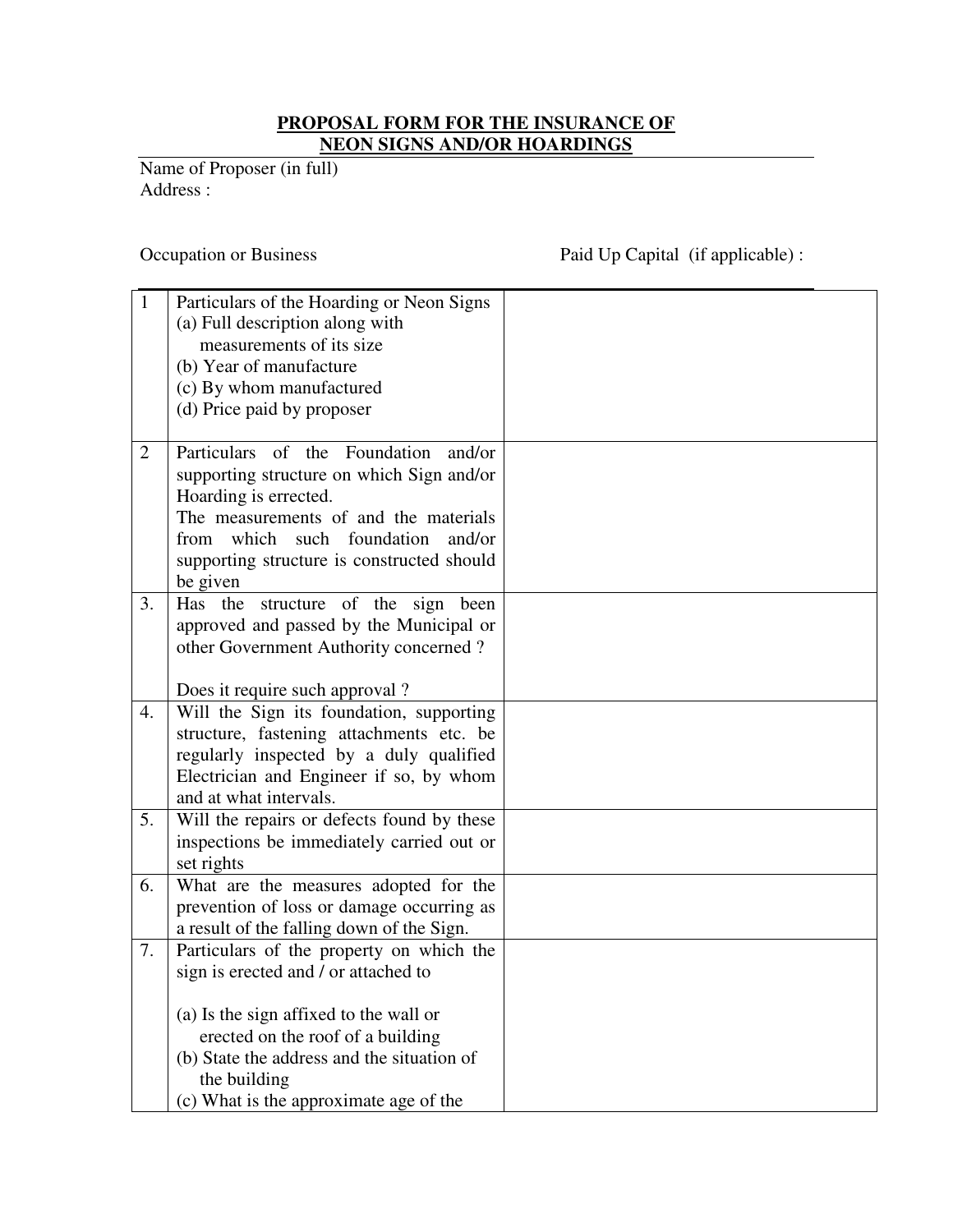|    | building                                     |  |
|----|----------------------------------------------|--|
|    |                                              |  |
|    | (d) Is the building in a sound condition     |  |
|    | (e) Is the building a butting on to a main   |  |
|    | thoroughfare.                                |  |
|    | (f) How far away is the nearest building     |  |
|    | or structure from the building on            |  |
|    | which the Sign is installed.                 |  |
|    | (g) How for away is the building             |  |
|    | concerned situated from the Road or          |  |
|    | Street or Kerb on all sides.                 |  |
|    | (h) Give brief information and               |  |
|    | particulars of the surrounding area of       |  |
|    | the building.                                |  |
|    | (i) If the Sign/Hoarding is erected or       |  |
|    | placed on the roof of a building,            |  |
|    | please state whether the roof is flat or     |  |
|    | gabled and how far in is it from the         |  |
|    | edge of the roof on all sides.               |  |
|    | (j) If the sign is erected on the ground     |  |
|    | give full particulars of its                 |  |
|    | surroundings.                                |  |
|    | How far away is it from any public or        |  |
|    | other pathways, thorough fares,              |  |
|    | streets, roads, etc                          |  |
|    | (k) How high is the Sign/Hoarding from       |  |
|    | ground level.                                |  |
|    | (1) How high is the sign/Hoarding from       |  |
|    | roof level.                                  |  |
| 8. | Have any claims been made against you in     |  |
|    | the last five years in respect of accidents  |  |
|    |                                              |  |
|    | caused directly or indirectly by the         |  |
|    | Sign/Hoarding. If so, give full particulars. |  |
| 9. | Has any Company:                             |  |
|    | (a) declined your proposal?                  |  |
|    | (b) refused to renew your policy?            |  |
|    | (c) demanded an increased rate on            |  |
|    | renewal?                                     |  |
|    | (d) cancelled any of your insurances?        |  |
| 10 | Have you received any notice from any        |  |
|    | person or authority regarding any defect     |  |
|    | in the Sign/Hoarding?                        |  |
| 11 | Amount of Indemnity required:                |  |
|    | (a) In respect of loss of or damage to the   |  |
|    | Sign/Hoarding?                               |  |
|    | (b) In respect of Third Party Liability:     |  |
|    | (a) Any one Accident:                        |  |